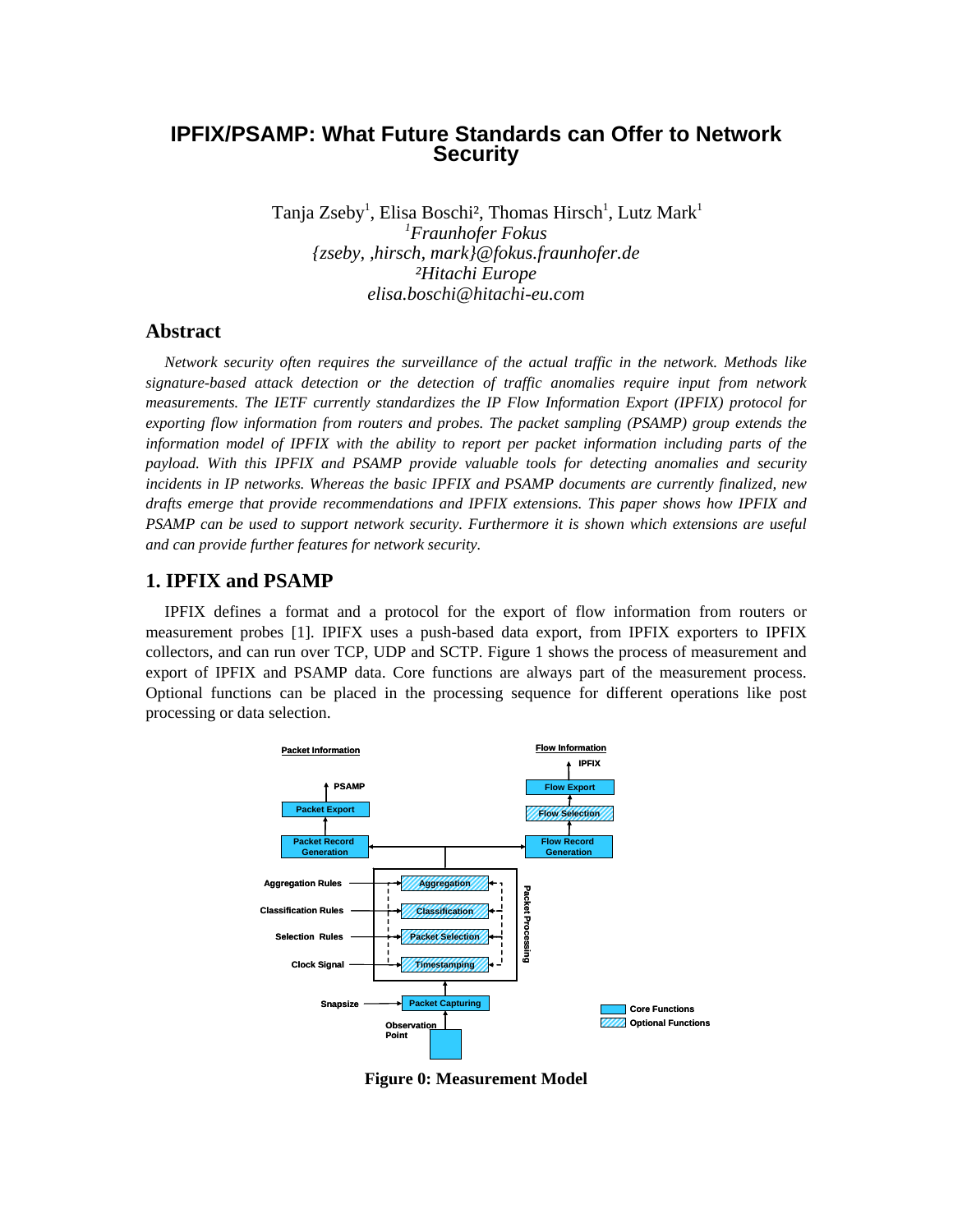[2] specifies observation point, flows, exporting and collecting process. The document also defines a metering process that consists of packet header capturing, timestamping, classifying, sampling and maintaining flow records. IPFIX Information Elements (IEs) for distinguishing flows and for reporting flow characteristics are defined in [3]. PSAMP extends the IPFIX information model by IEs for packet header and payload [4]. Furthermore it defines packet selection methods like filtering and sampling.

### **2. Metrics of Interest for Attack Detection**

Network anomaly detection aims at discovering malicious behavior in a network by an analysis of the traffic profile. Using statistical means to detect unusual behavior patterns in the network or on the target machines, indicators for abuse or attacks are collected. While it can not be known in advance how precisely an attack will look like, experience has shown that certain information in packet headers provides better evidence than other. Also, some popular attack types can be easily detected by metering specific aspects of flow behavior.

Many detection algorithms base on very simple metrics. A successful detection of brute force attacks can be successfully done on data available from IPFIX. Early approaches like [5, 6] use simple flow definitions; and [7] successfully detects intrusions using only packet, ICMP packet and byte count using artificial immune systems. Most systems however face two difficulties: on the one hand, more advanced network intrusions are not easily detected by observing lower layers only. On the other, regular network events may produce a legitimate anomaly. The most common example is the so-called "flash crowds", a sudden increases in traffic caused by a reference from another highvolume Internet service or news site. These events have to be distinguished from malicious attacks. Here, many algorithms rely on specialized metrics for popular types of attacks. The difference between TCP SYN and FIN packets for example is a clear indicator of ongoing SYN flooding attacks [8, 9].

Other general capabilities of interest for attack detection with IPFIX are: Flow separation by transport (e.g., TCP, UDP) or application layer (e.g., HTTP, FTP) protocols [10] or the retrieval of information from higher-level protocol headers such as TCP/IP [11] or information from MIB-II [12]. Further approaches use specialized statistics for attack detection that model real user behaviour more closely; [2] for example defines a question as any number of consecutive packets going from the client to the server. The number of questions (and answers resp.) per second is used as parameter for configuring self-organized maps. Finally, samples of the full payload information [13] allow further insight into transactions.

### **3. Measurement Requirements and what IPFIX and PSAMP can Offer**

The detection of traffic anomalies requires passive measurements of the traffic in the network. IPFIX and PSAMP can be implemented on routers or probes and provide a standardized method to export flow and packet information from different points in the network. A variety of metrics are of interest for anomaly detection (see section 2). Currently IPFIX defines IEs for all IPv4 header fields (except checksum), the main IPv6 header fields (addresses, next header, flow label, etc.), the main transport header fields (UDP, TCP ports, sequence numbers, ICMP types), and some sub IP header fields (MAC addresses, MPLS labels, etc.). For reporting of flow statistics it defines a variety of counters (e.g. bytes, packets, delta and total counters), timestamps (flow start, end, duration) and basic statistics (min/max pktlength, min/max TTL, TCP flags, options). PSAMP extends the information model by adding IEs for reporting the full header and payload information. A useful information element for attack detection would be a counter to report the number of packets with specific flags (e.g. SYN, FIN) in a flow (e.g. to a specific destination address). This is currently not provided by IPFIX; IPFIX only supports the IE tcpCcontrolBits, which is a bitfield with all TCP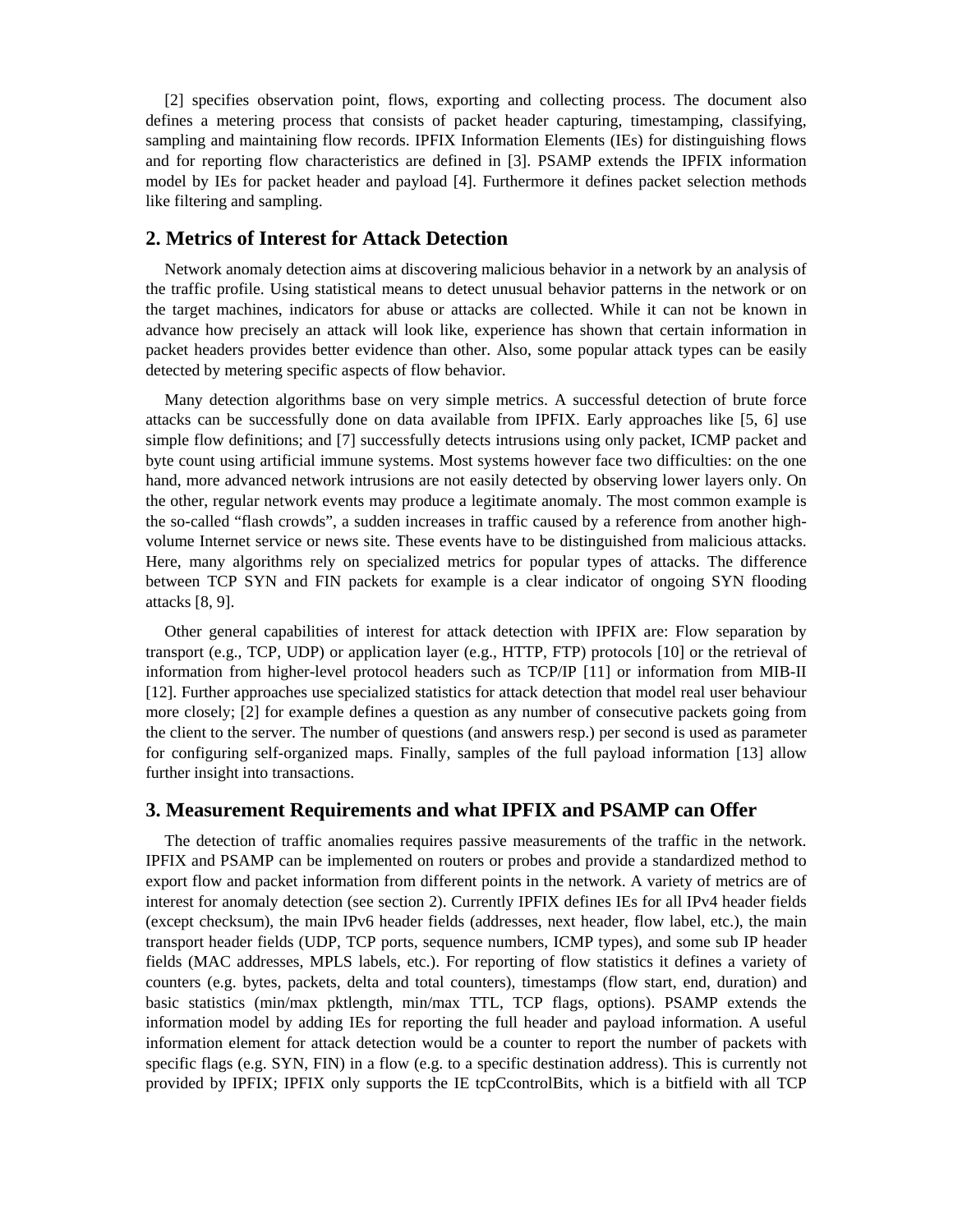flags, where bits are set if a particular flag was observed for the flow. Nevertheless, the information model can be easily extended to support this counter.

In order to detect unusual behavior at different granularities or timescales, traffic needs to be observed at different aggregation levels. IPFIX provides an extremely flexible flow definition; a flow is defined as a set of packets with common properties. Each property is defined as a result of applying a function to one or more packet header fields (e.g. destination IP address), to further packet properties (e.g. number of MPLS labels) or to values derived from packet treatment (e.g. output IF). IEs defined in [3] can be used as flow keys to distinguish flows.

The analysis of the connection status (e.g. for TCP connections) requires a mapping of both directions of a communication. IPFIX currently reports each direction of a flow separately. With some additional effort a mapping of both directions is possible without IPFIX extensions. A more efficient way that introduces IEs for forward and backward direction is discussed in [14].

Distributed metrics often outperform metrics collected at a single observation point (see e.g., [15], [16], [17]), therefore data from multiple observation points should be correlated. Using identical flow keys at the observation points provides a network-wide picture about the flow situation. Synchronized clocks at the involved observation points allow the calculation of timerelated metrics like one-way delay. If packet data needs to be correlated packet arrival events need to be recognised at different observation points. This can be done based on the packet content (header and optionally payload). For this only fields should be used that are immutable during transport but highly variable between different packets. In case the packet content itself is not needed (e.g. when calculating delay etc.) a packet ID based on those fields can be generated and post processing will be based only on this ID (see [18], [19], [20]). This significantly reduces the traffic that needs to be reported.

Post-incident analysis (network forensics) requires the storage of past data. This is also useful for sharing information among providers and to provide training data with "normal" behavior. In [21] requirements for an IPFIX file format are discussed and existing solutions for storage of flow information are investigated. It is planned to propose an IPFIX file format based on this study.

The ability to calculate specific metrics (e.g. packet ratios, statistics, etc.) directly on the router is a desired feature, since even if it consumes processing power on routers, it increases the speed at which incidents can be detected. Furthermore the reporting of derived metrics requires fewer transport resources than the export of all raw data. A disadvantage is the inability to derive arbitrary other metrics. If one does not know what to look for one can apply different methods on captured raw data. This is not possible if only derived metrics are reported. The reporting of derived metrics can be realized by extending the information model with new IEs as described in [22]. IPFIX is a push-based protocol. Currently the sending of flow records is triggered by flow termination criteria (e.g. flow idle time, TCP FIN, etc.) or resource limitations (cache full). If attack detection metrics are calculated directly on the router thresholds on these metrics could be used to trigger flow export. This would allow to reduce flow export to only those cases were suspicious behavior was observed.

Re-configuration of measurement processes is useful to zoom in or out based on the actual situation. Since the IPFIX group wanted first to concentrate on the protocol, the configuration of IPFIX functions was out of scope. Now that the IPFIX protocol is finished, several proposals for IPFIX configuration emerged. A first draft for an IPIFX MIB was described in [23]. An XML data model for configuration of IPFIX processes was proposed in [24]. Furthermore the Next Steps in Signaling (NSIS) group proposed a draft for path-coupled dynamic configuration of metering entities [25]. This framework can be used to configure parameters for IPFIX processes. A further desired feature is cost efficiency. Resources can be reduced by using filtering or sampling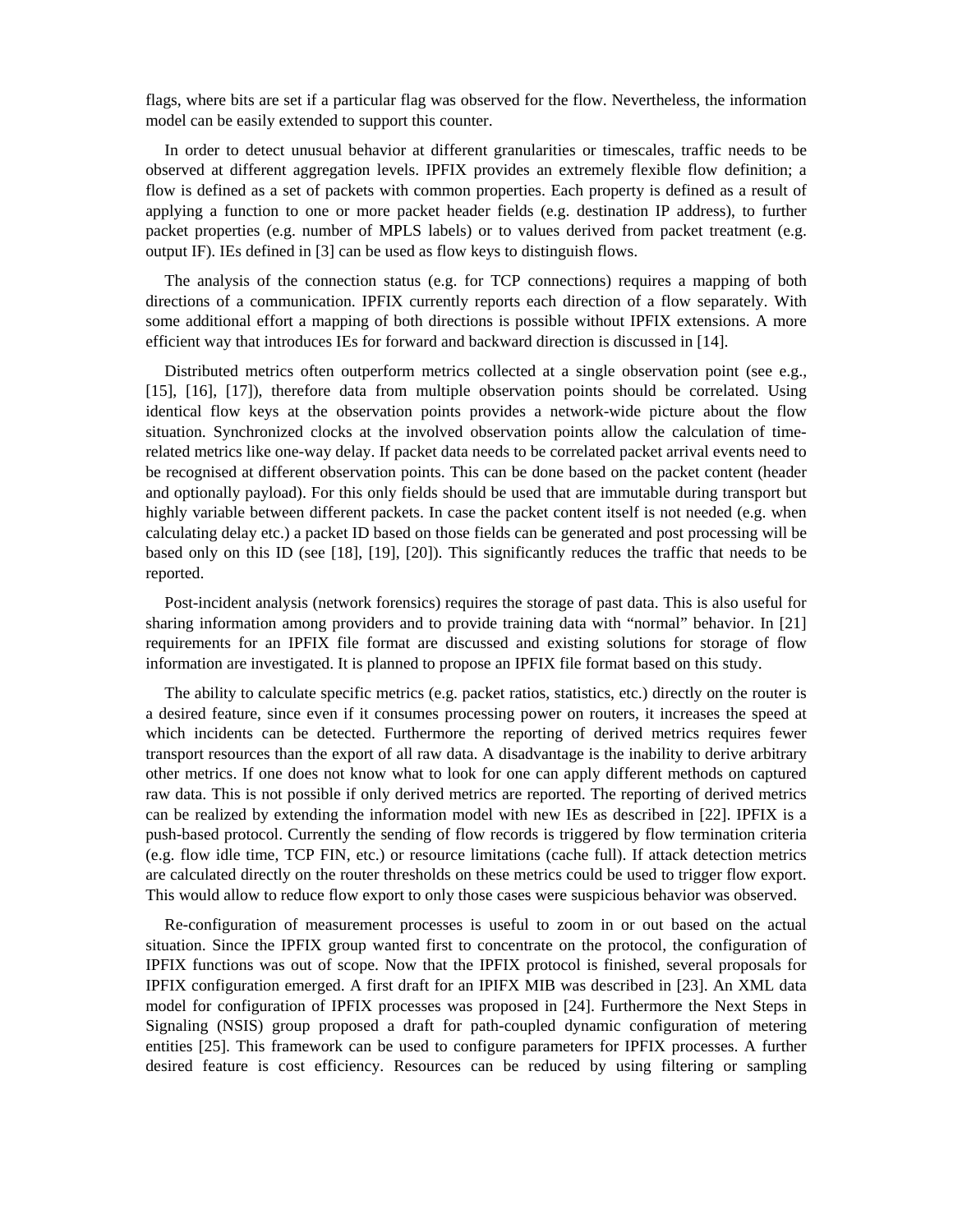techniques as described in [26]. [27] and [28] describe methods for aggregation and sharing of flow key information among data records.

An interoperation of measurement functions with AAA functions provides further features for network security [22]. AAA Functions may be able to map the traffic to specific users (e.g. by using the src address) and can stop network access for suspicious systems or users. Furthermore AAA provides secure channels to neighbor AAA servers and can inform neighbors about incidents or suspicious observations. Although most providers are still reluctant to information sharing, the ability to share information with neighbor domains is a useful feature. IPFIX provides the means to do that: TCP or SCTP can be used as transport protocol to ensure congestion-awareness and IPsec and TLS can be used as described in [1] to provide security features.

| <b>Measurement</b><br>Requirement               | <b>IPFIX</b> support                                                      | <b>PSAMP</b> support                                                     | <b>IPFIX</b><br>extensions     |
|-------------------------------------------------|---------------------------------------------------------------------------|--------------------------------------------------------------------------|--------------------------------|
| Network-wide passive<br>measurements            | Passive flow measurements<br>integrated in routers                        | Packet capturing integrated<br>in routers                                |                                |
| Different aggregation levels                    | Flexible flow definition                                                  | Packet selection methods                                                 | [27], [28]                     |
| Variety of metrics                              | IEs for flow statistics.<br>extensible info model                         | IEs for packet capturing,<br>extensible info model                       | New IEs can be<br>easily added |
| Analysis of connections                         | TCP flags bitmap                                                          | Header and payload<br>information                                        | [14]                           |
| Correlation from multiple<br>observation points | Header fields for packet ID<br>generation                                 | Header and payload info for<br>packet ID generation                      | [22]                           |
| Storage of past data                            |                                                                           |                                                                          | $[21]$                         |
| Export of derived metrics                       |                                                                           |                                                                          | $[22]$ , further<br>planned    |
| (Re-)configurability                            |                                                                           | Configuration of packet<br>selection methods                             | $[23]$ , $[24]$ , $[25]$       |
| Cost efficiency                                 | Aggregation, packet selection                                             | Packet selection methods                                                 | [27], [28]                     |
| Link to AAA functions                           |                                                                           |                                                                          | $[22]$                         |
| Inter-domain data exchange                      | Standard format, congestion-<br>aware (TCP, SCTP), secure<br>(IPsec, TLS) | Standard format, congestion-<br>aware(TCP, SCTP), secure<br>(IPsec, TLS) | $[22]$                         |

[Table 1](#page-3-0) summarizes the measurement requirements and shows how IPFIX, PSAMP and/or IPFIX extensions support specific features.

<span id="page-3-0"></span>**Table 1: IPFIX and PSAMP Support for Anomaly Detection** 

## **5. Conclusions**

IPFIX and PSAMP provide standardized measurement methods to support network security applications like attack and anomaly detection. A variety of relevant metrics can be derived from IPFIX and PSAMP data. Useful IPIFX extensions for correlation, aggregation and storage of IPIFX data have been proposed already within the IETF. Approaches for IPFIX configuration are underway.

Fraunhofer FOKUS has developed an open source IPIFX implementation. Besides the standard IPFIX IEs it supports proprietary IEs for reporting QoS metrics (loss, delay, jitter), TCP flag counters and packet IDs. The FOKUS IPFIX implementation is available at [29].